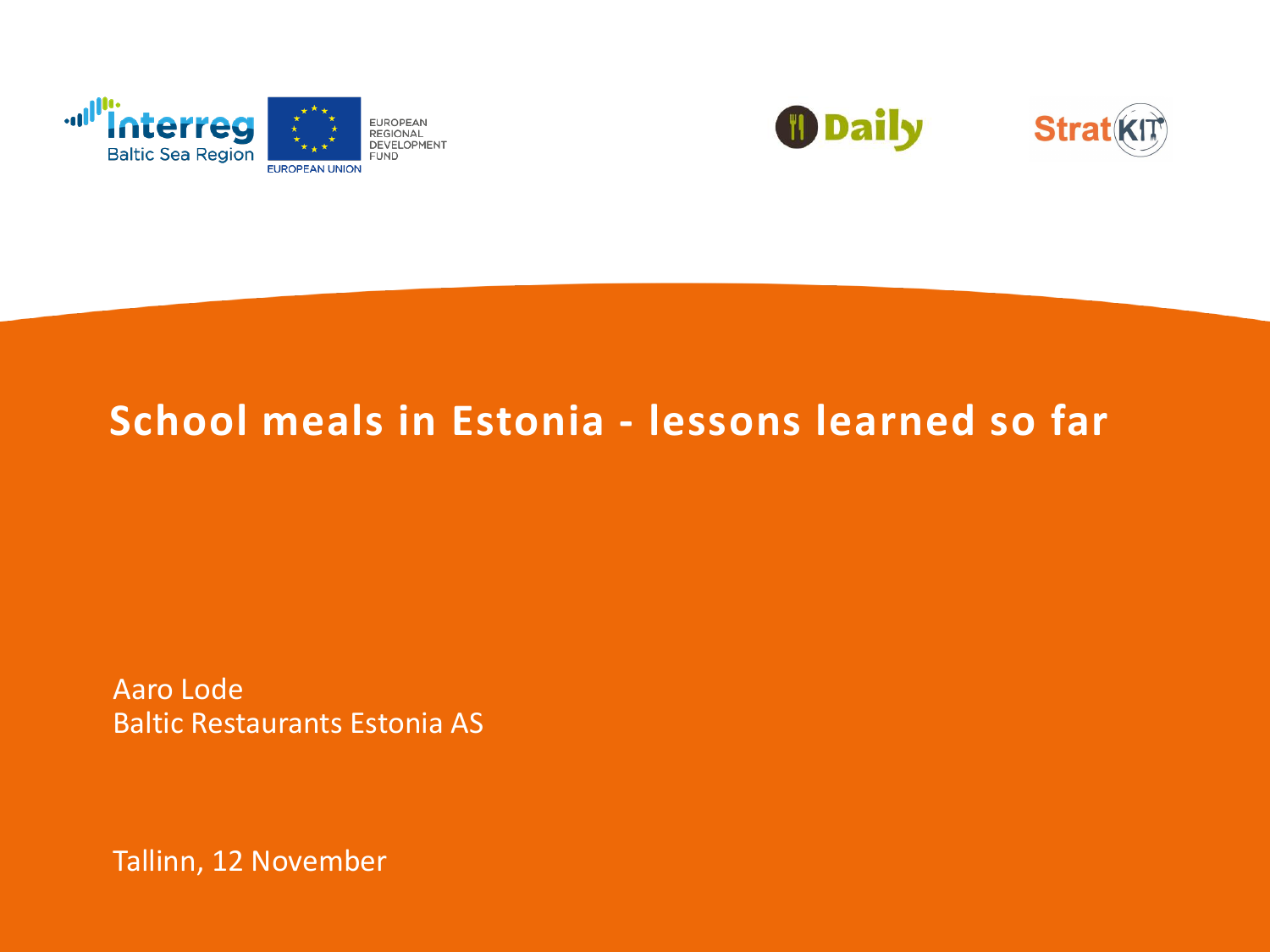#### **About Baltic Restaurants**

- Experienced  $-$  in 25 years we have developed the biggest outlet network in the Baltics
- Leader 600 employees in 138 outlets in Estonia:
	- − Daily lunch restaurants 8
	- − Student lunch restaurants 9
	- − School canteens and cafés 57
	- − Kindergarten canteens 43
	- − Staff lunch restaurants 13
	- − Take Off cafés and restaurants 6
	- − Subway– 1
	- − Chat cafe-restaurant 1



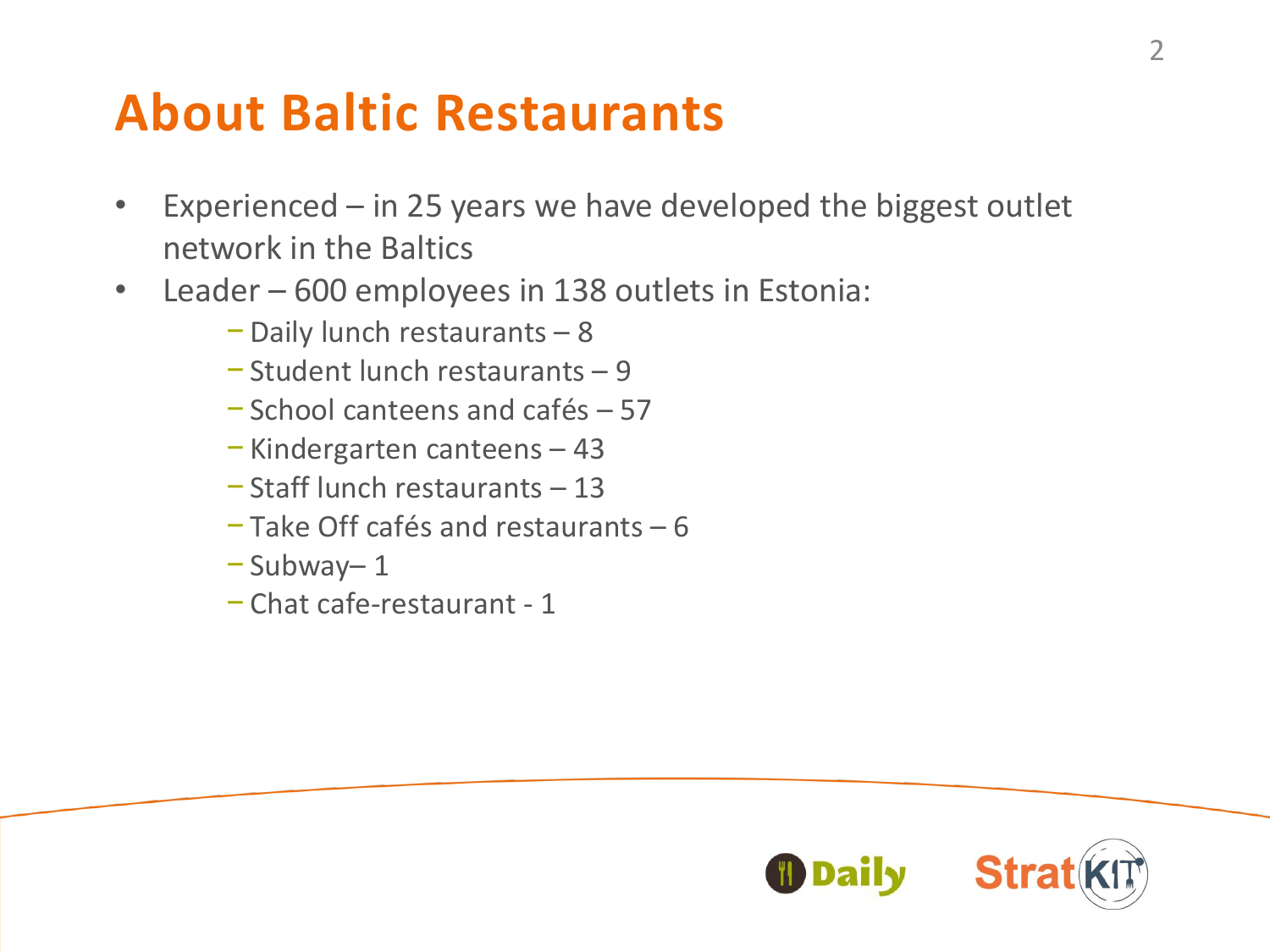#### **Baltic Restaurants outlets**



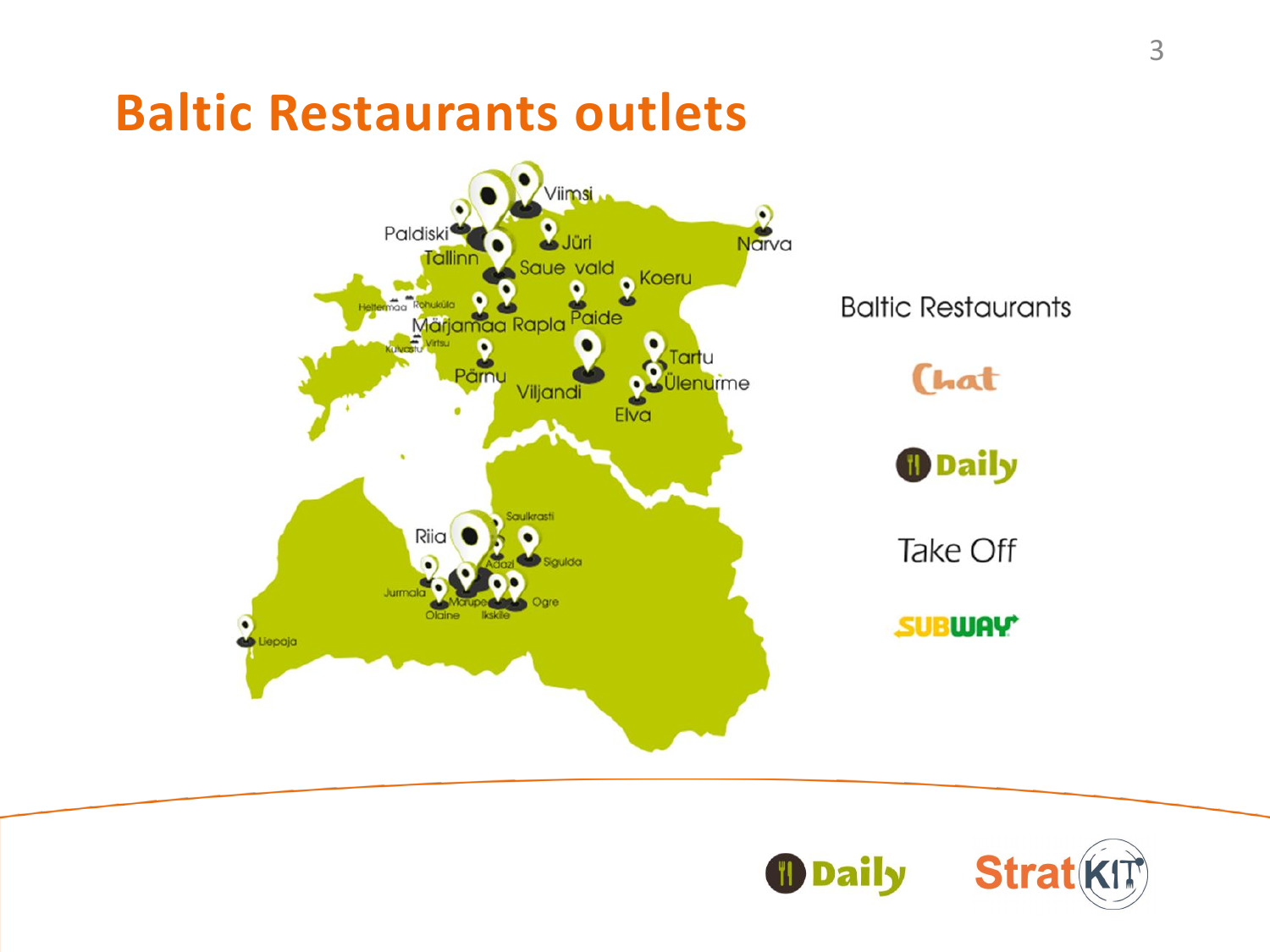## **National school lunch in Estonia**

- **National school lunch allowance of EUR**  $\approx$ **27 million**
- $\sim$  175  $\epsilon$  per student per year
- $\sim$  1  $\epsilon$  per student per day
- School Fruit Scheme grant ~ 907 404 €
- The subsidy paid from the school milk scheme amounts to  $\sim$  1.84 million  $\epsilon$
- Support total  $^{\sim}$ 30 million  $\epsilon$
- $\sim$  193  $\epsilon$  per student per year

This allows all Estonian students to have free hot lunch every day!

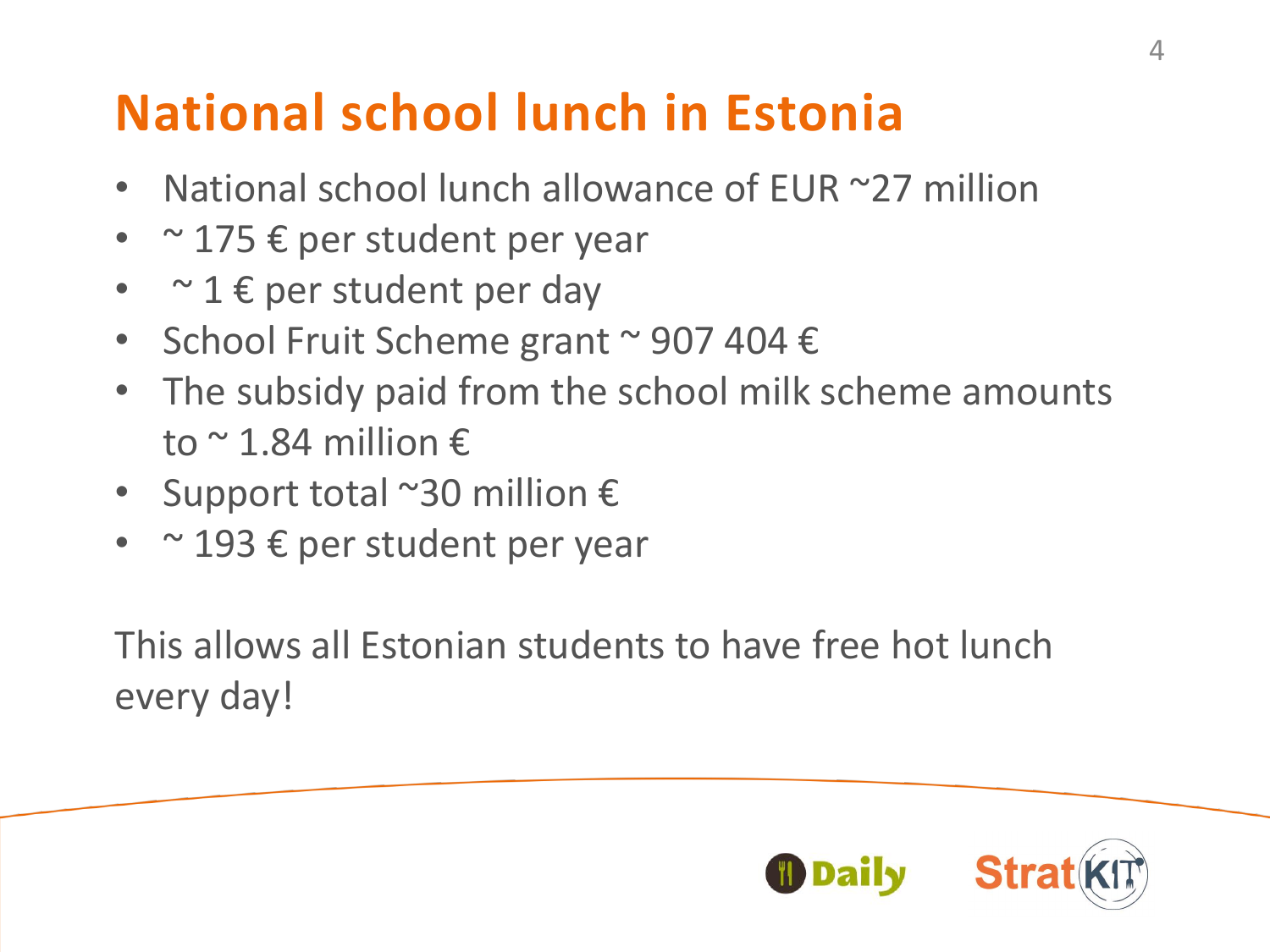## **Shcool lunch money consists of?**

- School food allowance is fixed by contract for a certain period.
- Raw materials
- Salary





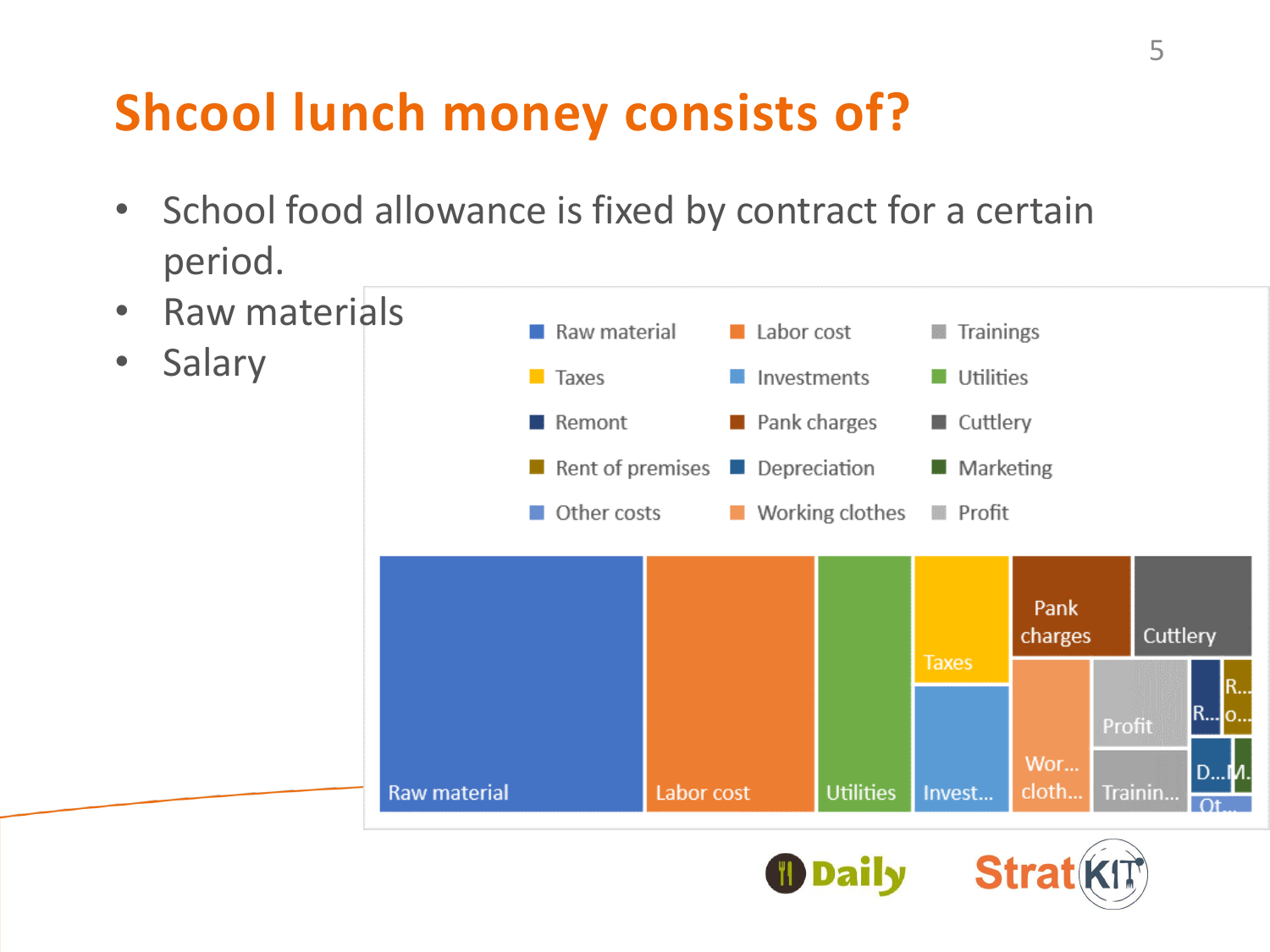## **Can it be to healty ?**

- Unawareness of actual situation among parents teachers, results in misinterpreted view on school lunch.
- wrong eating habits
- a healthy diet is considered a vanity of the richer class



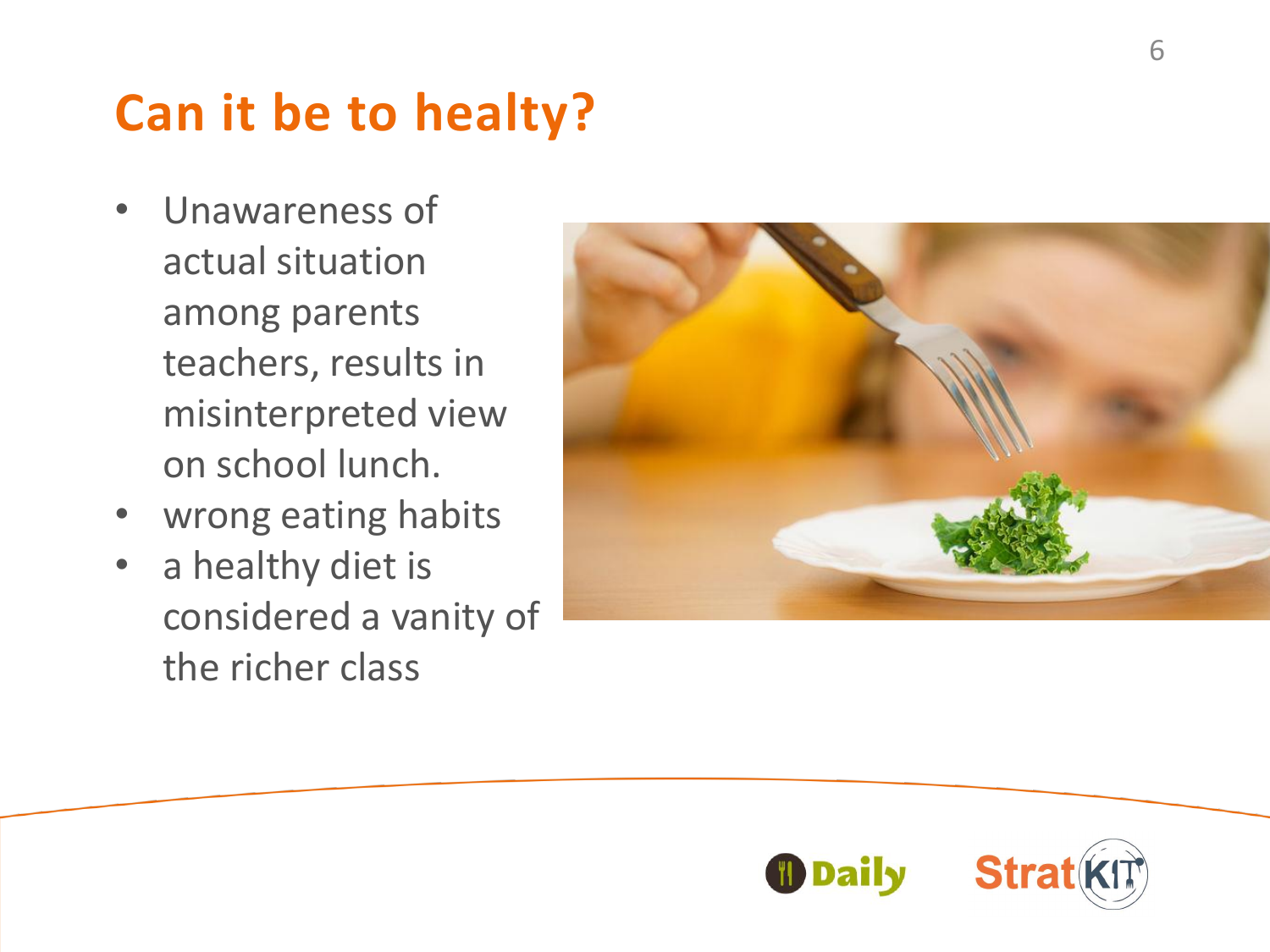## **Different forms of public procurement**

Different municipalities have different procurement practices. One cannot prefer one for another, but should consider various options:

- Large area joint procurement
- Each institution for its own sake
- Third party procurement
- Local government carries out procurement for educational institutions

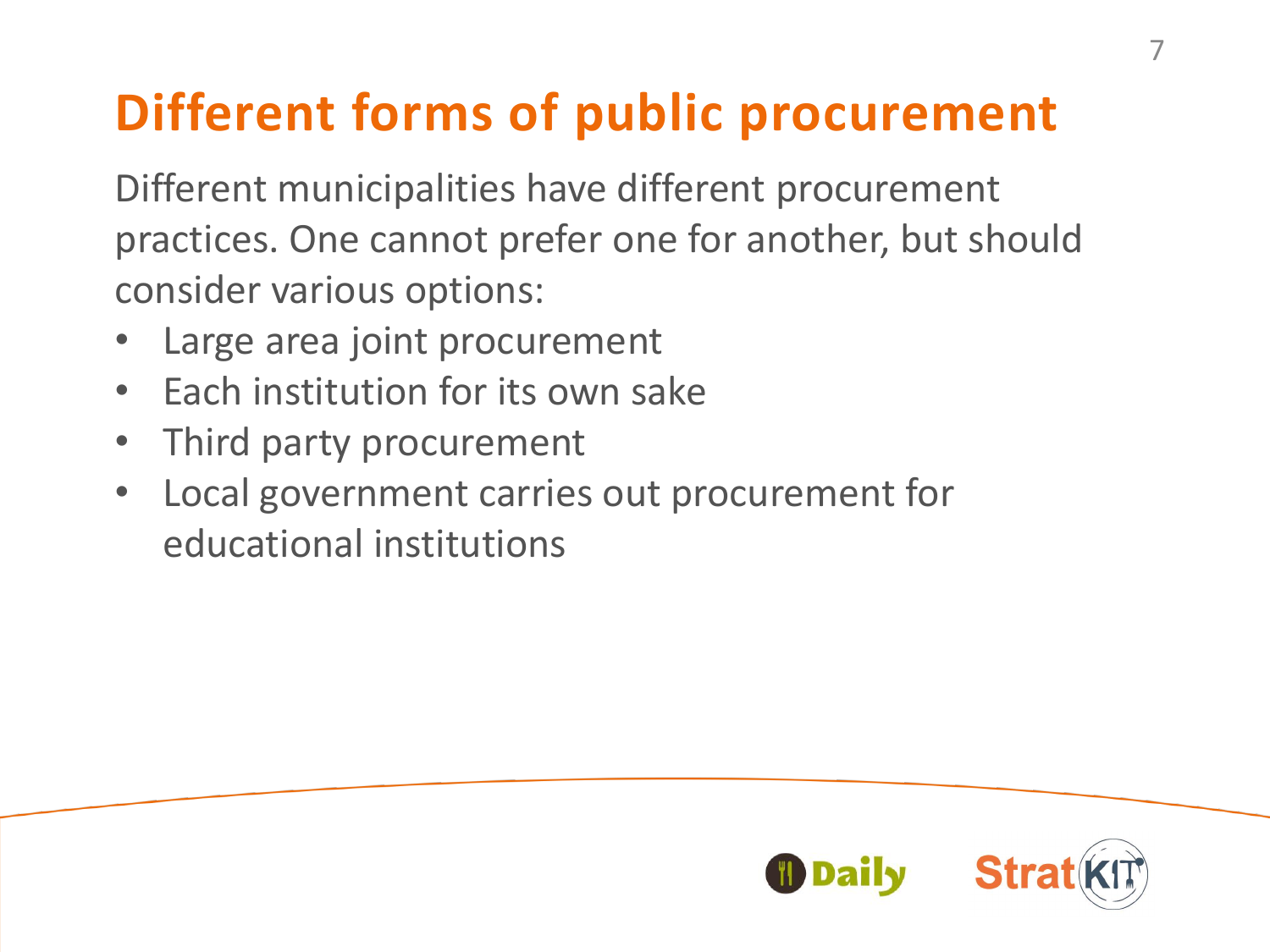## **Municipalities vs service provider**

Service Provider

- Specialization
- Clearer overview of costs
- **Competent**
- Continuous innovation and the pursuit of change

Municipalities

- Limited competence
- Often a political promise rather than a practical need
- The cost is the cost of the raw material, the actual cost hidden



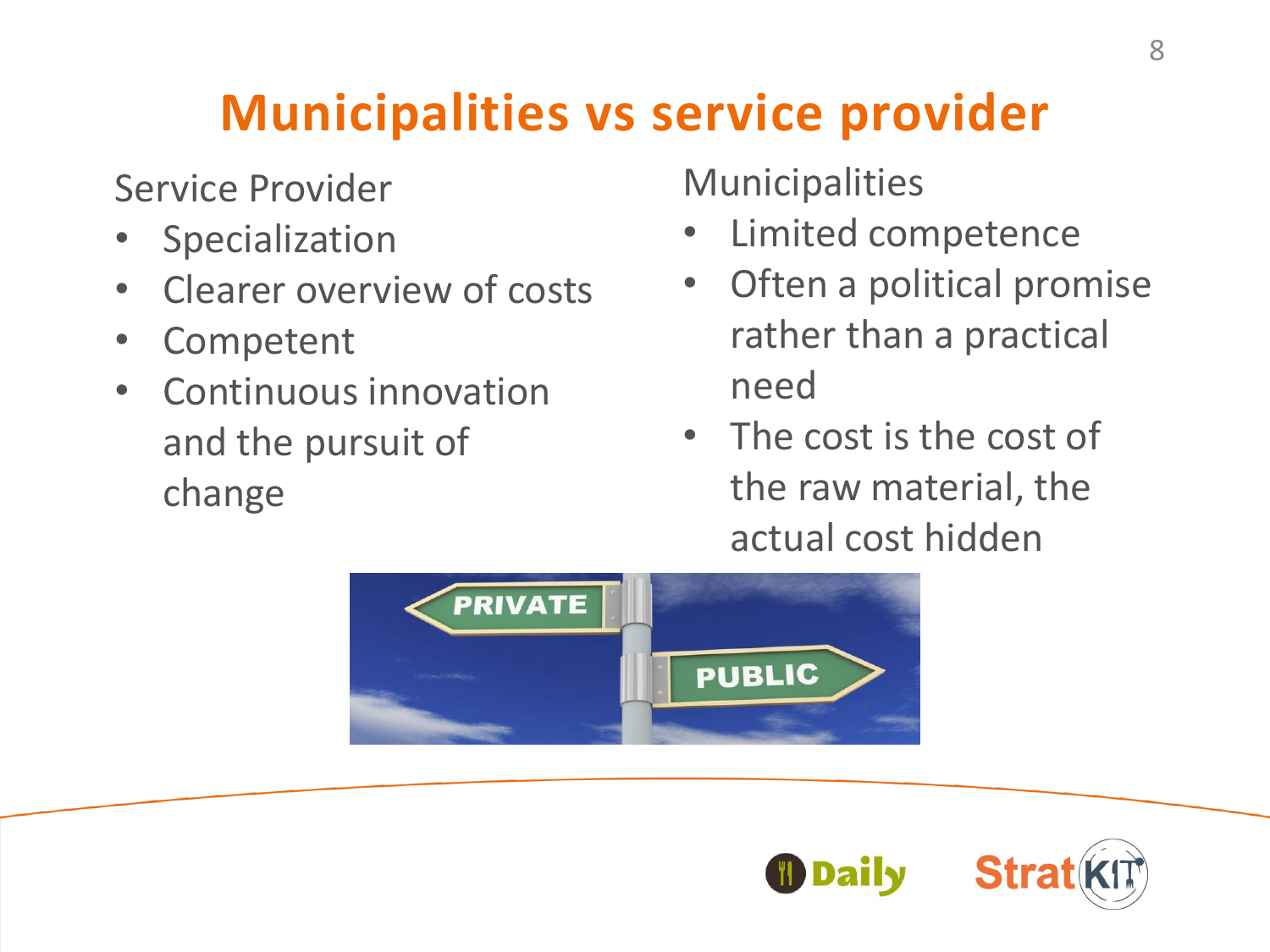# **Different Forms of Operation**

On-site preparation

- Flexible menu
- Smaller investment
- Higher labor costs
- Food wastage less
- Energy consumption higher

Central Kitchen

- One time investment
- Shared costs
- Lower labor costs
- Less environmental impact
- Very high investments
- Transport costs
- Rigid menu
- Bigger Food wastage

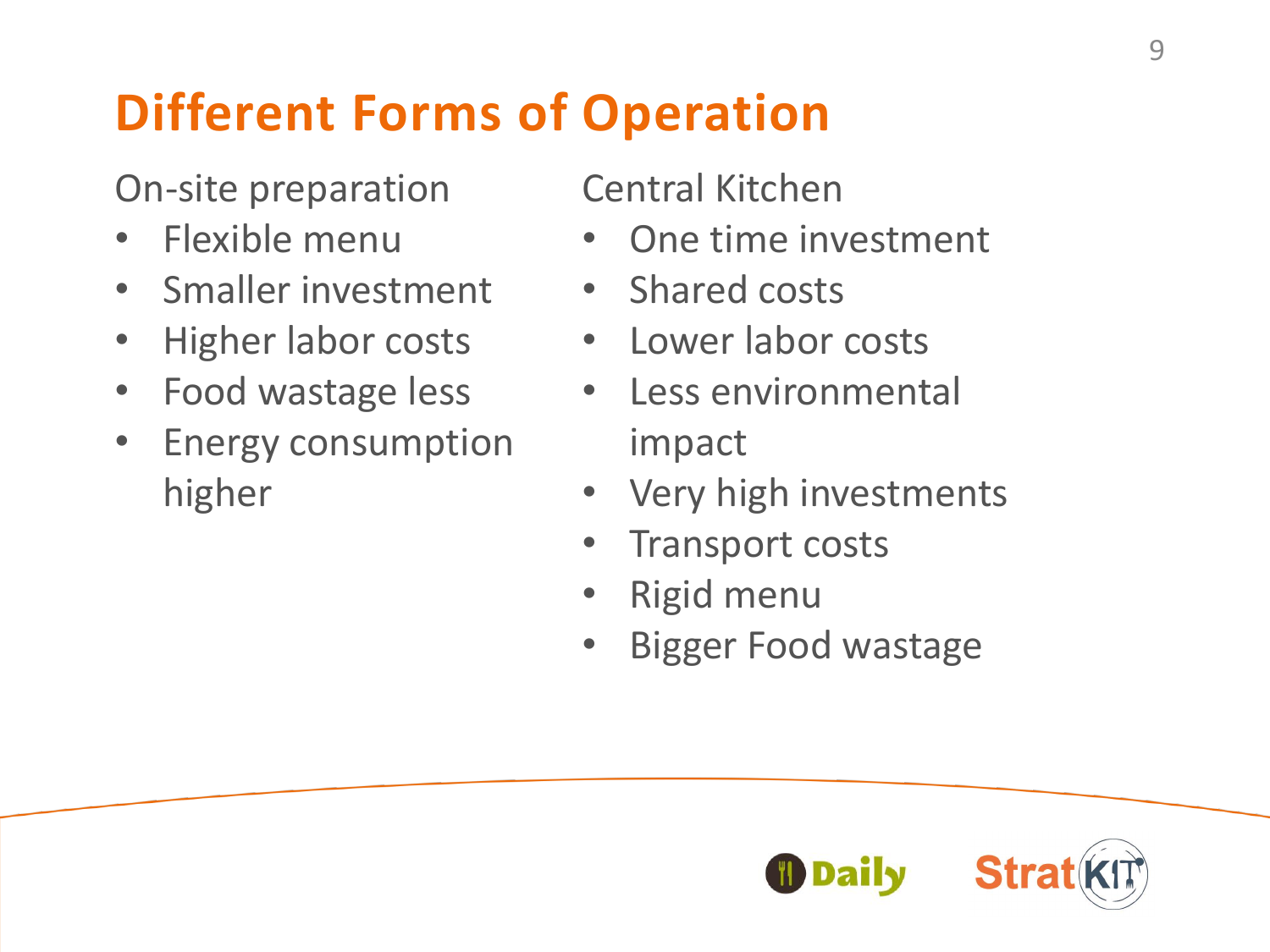### **Environmental sustainability**

There is no green procurement. For example:

- Although introduced the concept of the organic, it often remains unexplained.
- Short contracts (1-2 years in kindergartens, 3-5 years in schools) mean that the operator has no economic interest in investing in more environmentally friendly solutions.
- Biodegradable packaging and its handling
- Food should be prepared as close as possible, preferring local kitchens, but it cannot be a restrictions.

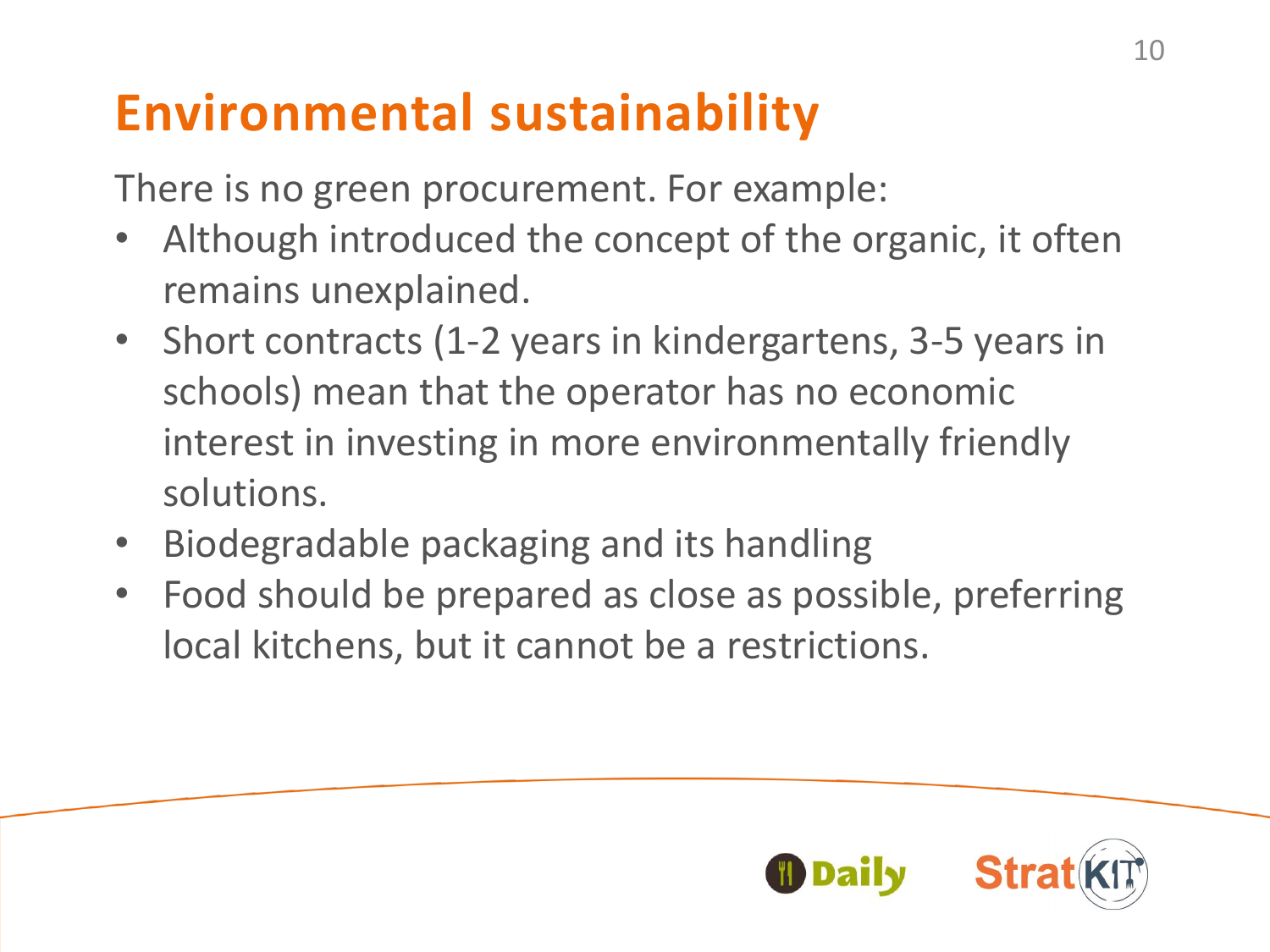# **A holistic view of the procurement**

Often, procurers do not have a comprehensive view of procurement and the impact of procurement outcomes. Only a few factors are evaluated but their greater impact is overlooked.

For example:

- Increasing the number of options in the menu also increases the amount of organic waste.
- Additional demands to operator increases cost thus increases lunch money.
- The requirement for organic or local raw materials can give the individual producer a monopoly and increase the price of a day's food.
- A last-minute purchase will incur additional costs for everyone.
- Procurement documents are coordinated with the service consumer.

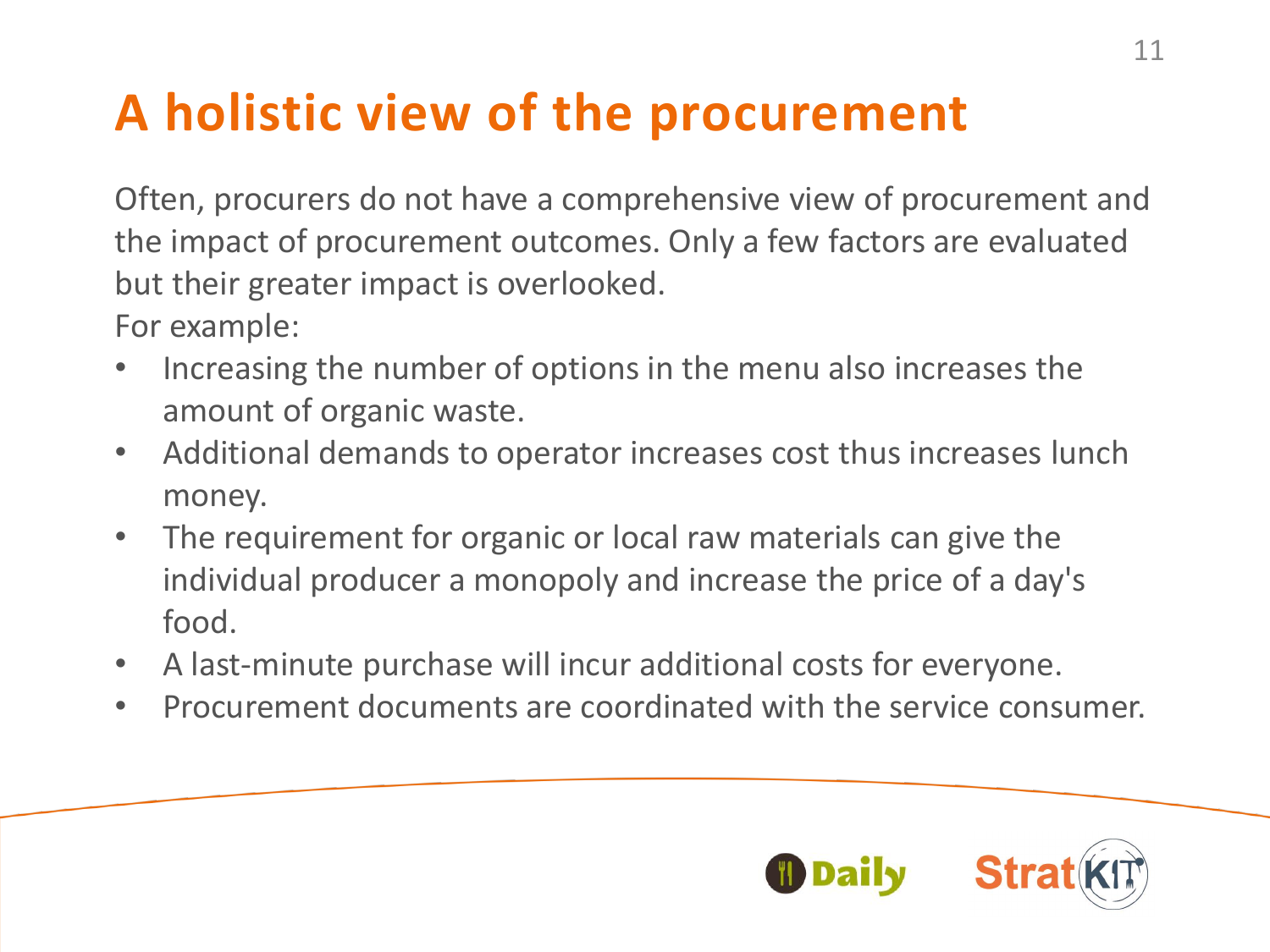### **Examples of evaluation criteria**

- Whether the price of school lunch is in place or not, how the procurement is set up.
- How important is the plethora of choices you can determine what the maximum rate is and the maximum points for it. More is not always good.
- 70% quality and 30% price actually mean 100% price
- Kindergarten menu 26%, school lunch menu 22%, staff to take over 8%, nursery school meal cost 22% and student school lunch cost 22%.
- Price 40%, Menu 20%, Service 20% and Technology 20%
- Persons with reduced working capacity
- Remuneration of planned personnel of the object of the procurement, submission of employment contracts.
- Food tasting by an impartial commission.
- **Previous positive or negative reference.**